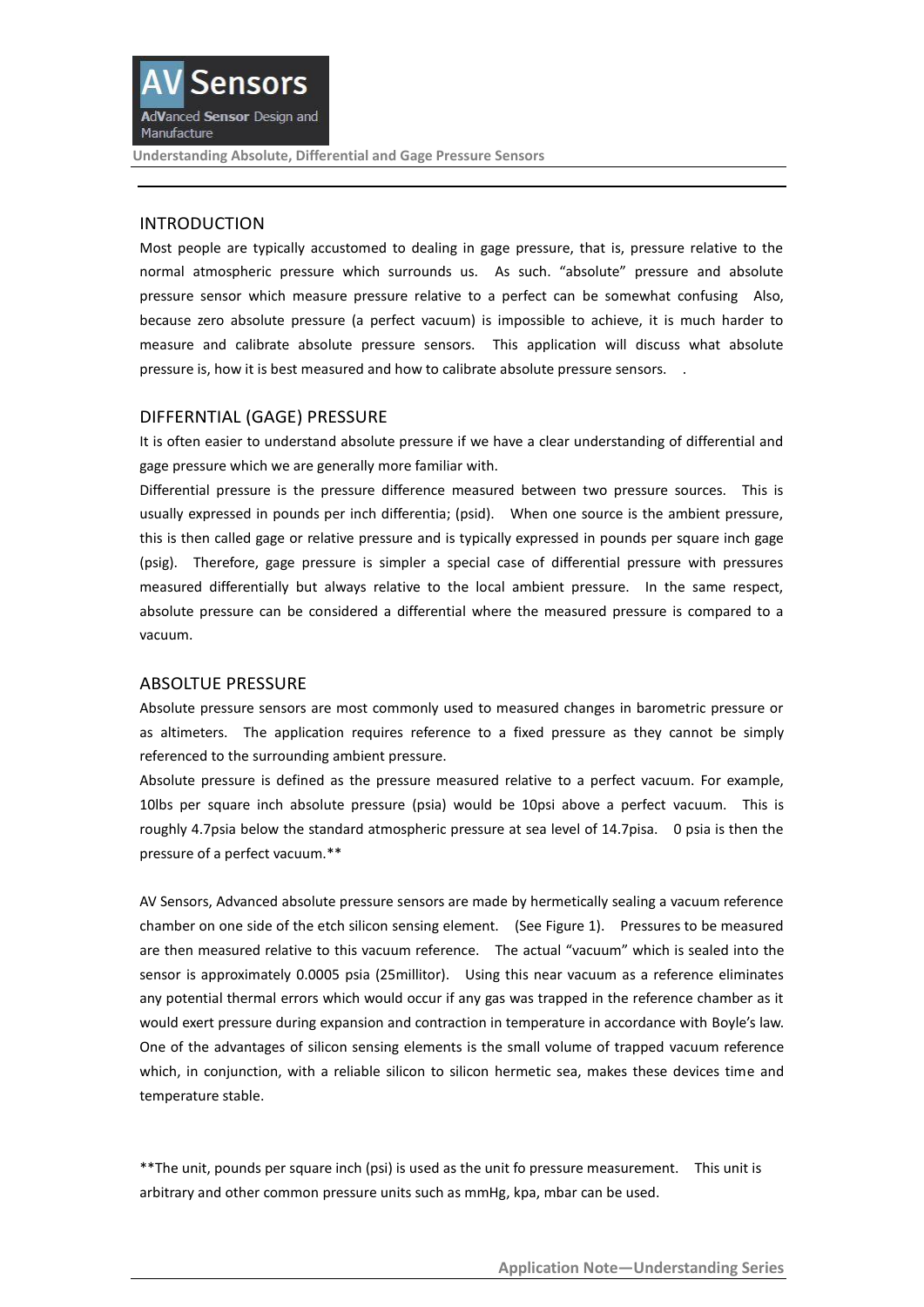

**Understanding Absolute, Differential and Gage Pressure Sensors**



Figure 1

Cross Sectional View of Sensing Element

### CALIBRATING ABSOLTUE PRESSURE

To use any sensor in an absolute application, we must be able to accurately calibrate the device for offset and span. This requires understanding offset and span in terms of absolute pressure.

### OFFSET VOLTAGE

The Offset voltage is defined as the sensors output at zero differential pressure. For gage sensors, this the output with ambient pressure (0psig) applied to the sensor. As such, offset voltages are relatively easy to measure for gage sensors. However, for an absolute device, the offset voltage is the output voltage of the sensor with a perfect vacuum (0 psia) applied to the sensor. This means that with normal atmospheric pressures applied to the absolute sensors, there will be an output voltage which corresponds to approximately +14.7 psia at sea level.

Because a perfect vacuum is impossible or at least impractical to obtain, measuring the actual offset voltage for absolute sensors is not possible. At AV Sensors, we draw a vacuum to 0.25psia and then in combination with the output at full scale, use a straight line approximation to calculate the 0psia output or offset voltage. This same technique can be applied using any pressure points provided the sensor is perfect linear. The on-linearity induced will vary depending on the pressure point used but can easily be limited to less than 0.1% if the 10% full scale output (FSO) and 90% FSO reference points are used for the straight line approximation of 0Psia.

### SPAN VOLTAGE

Span is defined as the full scale output (FS)) voltage minus the offset voltage. For example, if at 15 pisa an output of 101mV was obtained and at 0pisa the offset voltage was 1mv, the span would be 100mV (101mV (FSO) – 1mV (Offset) = 100mV full scale span. It is important to note that for an